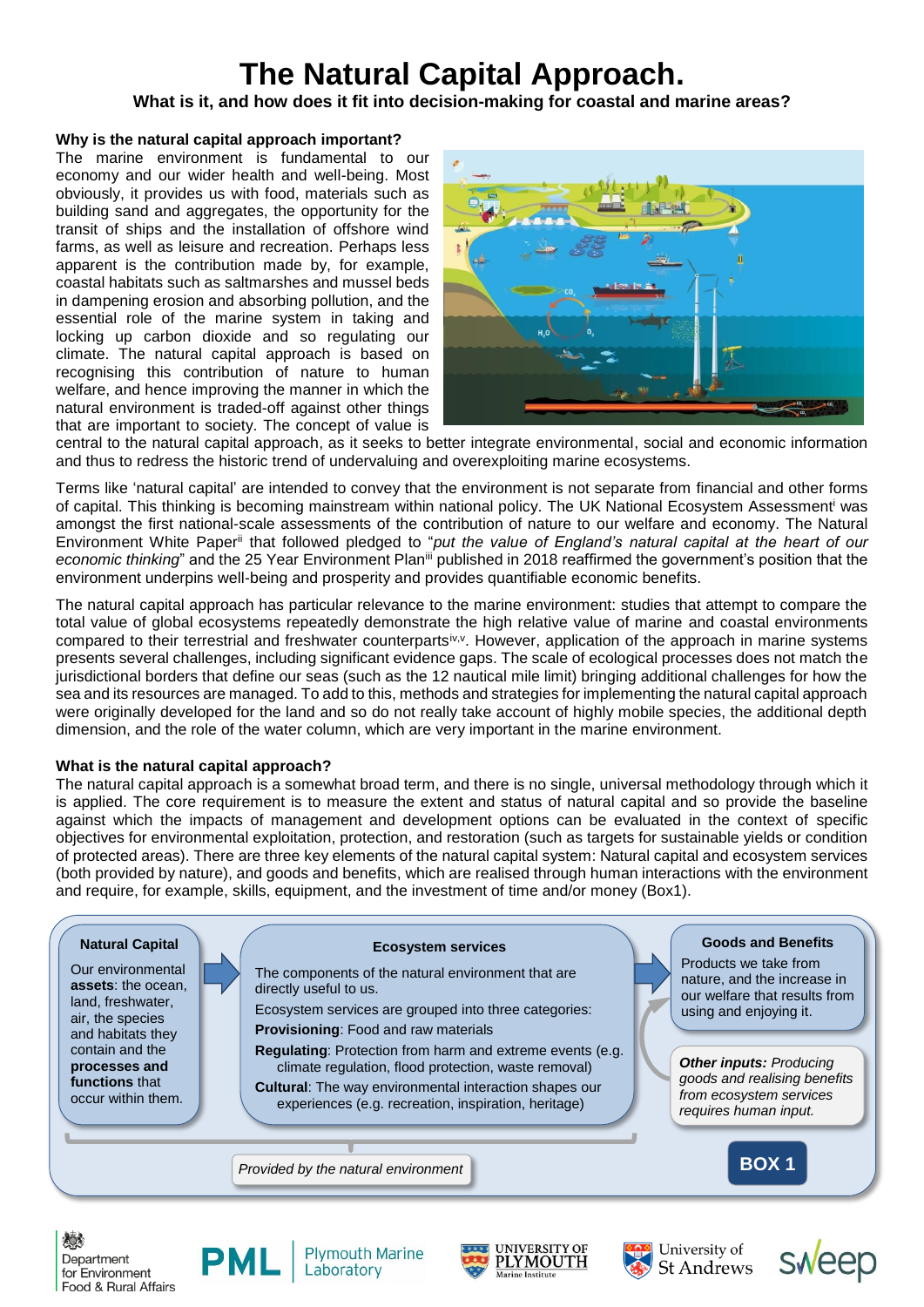An essential component of the natural capital approach is that it does not just aim to maintain the flow of those ecosystem services and benefits that are most important to us now. Equal importance is given to ensuring that the underlying natural capital assets (species, habitats, and ecological processes) are not allowed to degrade, in order to ensure that we can continue to enjoy the full range of possible services and benefits into the future.

### **Measuring natural capital**

Different elements of the natural capital system are measured in different ways. The status of natural capital assets is determined in ecological terms, through condition assessment, and the relative importance of goods and benefits using valuation. Both options are applicable to ecosystem services (Box 2).

One element of the natural capital approach is to try to determine value in monetary terms. Using money as a universal metric allows diverse services and benefits to be better compared with each other and with the wider economy using mechanisms such as cost benefit analysis. However, it is not always possible to monetise goods and services, and the natural capital approach allows for their relative importance to be highlighted in other ways. Decision support approaches such as multi-criteria analysis allow for information in diverse units to be systematically evaluated and compared.



#### The building blocks of natural capital assessment

are habitats because they are distinct environmental 'units' which can be mapped spatially. It is sensible to distinguish coastal habitats, which are influenced to at least some degree by the ocean but are not permanently submerged, from fully marine (subtidal) habitats. This acknowledges how coastal habitats are part of both terrestrial and marine ecosystems and also, pragmatically, how coastal habitats are mapped and monitored within the same national-scale programmes as terrestrial habitats. If coastal habitats continue to be monitored as part of terrestrial programmes, it is important that the full extent (to the low tide mark) is recorded and that condition assessment takes account of their function as an integral part of the marine environment (the role of saltmarshes in providing a refuge for juvenile fish, for example).

The very broad habitat classes of 'coastal' and 'marine' need to be further separated into more refined units to ensure that assessment is not so high level that important changes and trends in quality and extent are missed. However, if there is too much subdivision of habitat classes, the resource required to gather the necessary data for a natural capital assessment will be too great. Certain habitats have a particularly significant role in providing ecosystem services and benefits, and so should be assessed separately. These include coastal plants, seagrass and kelp beds and reefs formed by dense aggregations of animals such as worms, mussels, oysters and cold water corals (Box 3).

| <b>Class</b>  | Zone                                     | Examples of key land cover/seabed habitat types<br>BOX 3                 |  |
|---------------|------------------------------------------|--------------------------------------------------------------------------|--|
| Coastal       | Coastal margin (splash zone)             | Sand dunes, machair, shingle, sea cliffs                                 |  |
|               | Coastal (between high and low tide)      | Intertidal rock, mudflats, saltmarsh, seagrass, worm reef, mussel beds   |  |
| <b>Marine</b> | Shelf (from low tide to about 200m deep) | Subtidal rock, sediment, seagrass, kelp/other seaweed beds, oyster reefs |  |
|               | Open Ocean (below 200m depth)            | Deep sea rock, sediment, cold water corals                               |  |

This approach to determining natural capital units evolved from terrestrial land cover mapping methods. In marine and coastal environments, it is also essential to include the water covering the seabed as a distinct type of habitat. The water column can be further divided according to salinity (in order to capture the unique features of, for example, lagoons and estuaries), and depth (relating to the penetration of light into, and the extent of mixing between, different depth layers, both of which are fundamental for primary productivity and hence for food webs).

Standard classifications and methods are important in the natural capital approach because consistency is required in order to monitor changes over time and to effectively compare different options. There are standard frameworks for the classification of both habitats and ecosystem services. Existing environmental monitoring programmes (such as those used to determine Good Environmental Status) use standard methods and so have the potential to support assessment of the extent and condition of natural capital assets. Building existing monitoring programmes into natural capital assessment also presents an opportunity for streamlined and cost-effective data collection.

次。 Department for Environment Food & Rural Affairs



**Plymouth Marine** Laboratory